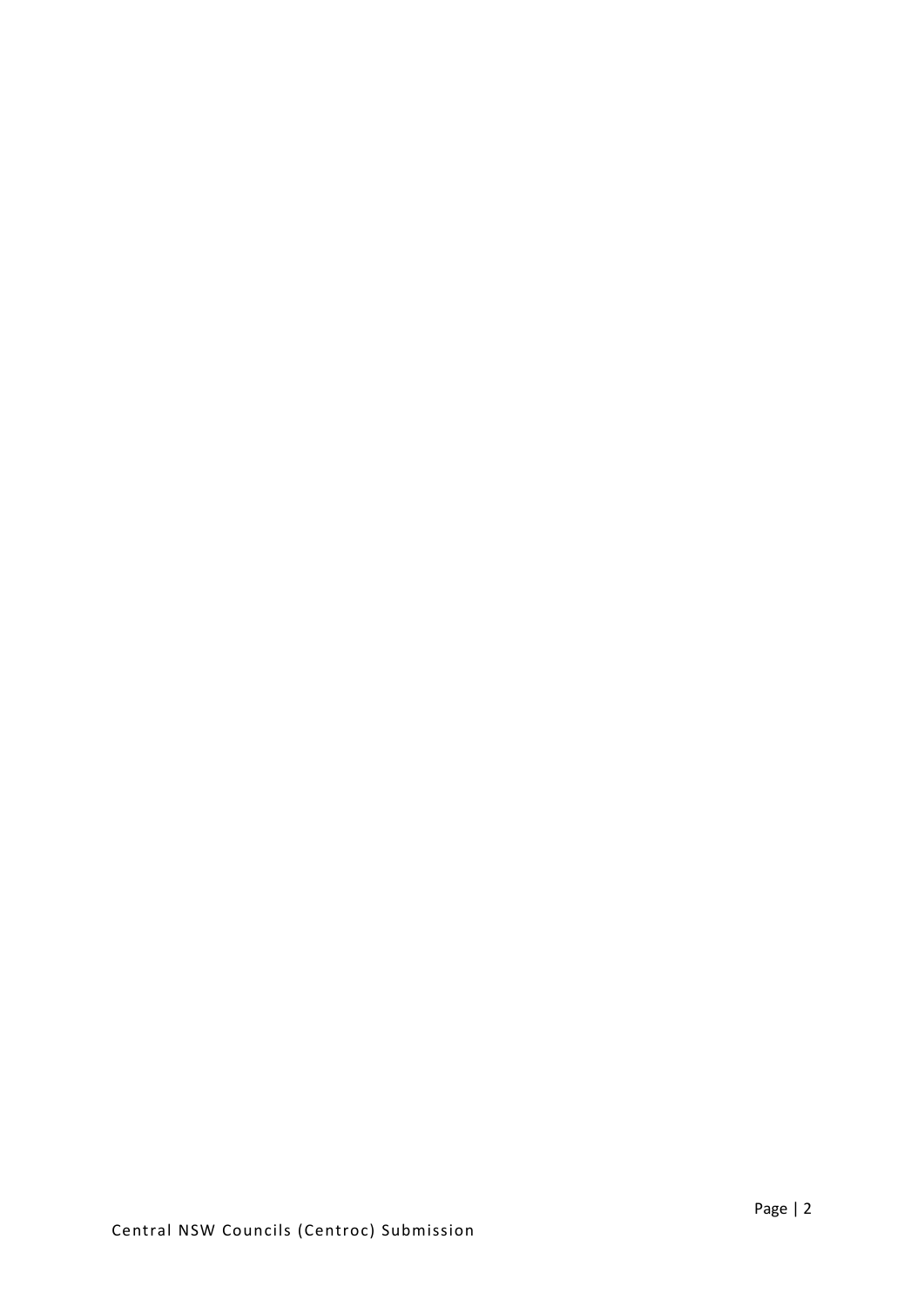![](_page_2_Picture_0.jpeg)

Centroc PO Box 333 Forbes NSW 2871 Phone: 0428 690 935 Email: jennifer.bennett@centroc.com.au

**Chairman: Cr John Medcalf, Mayor, Lachlan Shire Council**

**7 August 2017** Reference jm:jb 081707 Enquiries: Ms J Bennett: 0428 690 935

Freight and Supply Chain Inquiry Department of Infrastructure and Regional Development GPO Box 594 Canberra ACT 2601

Email [freightstrategy@infrastructure.gov.au](mailto:freightstrategy@infrastructure.gov.au)

To whom it may concern,

#### **Re: Discussion Paper for the Inquiry into National Freight and Supply Chain Priorities**

Central NSW Councils (Centroc) represents over 200,000 people covering an area of more than 50, 000 sq kms comprising the Local Government Areas of Bathurst, Blayney, Cabonne, Cowra, Forbes, Hilltops, Lachlan, Lithgow, Oberon, Orange, Parkes, Upper Lachlan, Weddin, and Central Tablelands Water.

It is about the same size as Tasmania with half the population and a similar GDP.

Centroc's vision is to be recognised as vital to the sustainable future of NSW and Australia.

Its mission is to be recognised as the lead organisation advocating on agreed regional positions and priorities for Central NSW whilst providing a forum for facilitating regional cooperation and sharing of knowledge, expertise and resources.

Centroc has two core objectives:

- 1. Regional Sustainability Encourage and nurture suitable investment and infrastructure development throughout the region and support members in their action to seek from Governments financial assistance, legislative and/or policy changes and additional resources required by the Region.
- 2. Regional Cooperation and Resource Sharing Contribute to measurable improvement in the operational efficiency and effectiveness of Member Councils through facilitation of the sharing of knowledge, expertise and resources and, where appropriate, the aggregation of demand and buying power.

The Centroc Board is made up of the 28 Mayors and General Managers of its member Councils who determine priority for the region. These priorities are then progressed via sponsoring Councils. For more advice on Centroc programming and priorities, please go to our website <http://www.centroc.com.au/>

Thank you for the opportunity to provide feedback to this inquiry. Please find Centroc responses where we have advice or data in the grey fields below.

**Fit for the Future** 

Centroc was selected as one of five regional pilot Joint Organisations to assist the NSW Government strengthen and reform local government.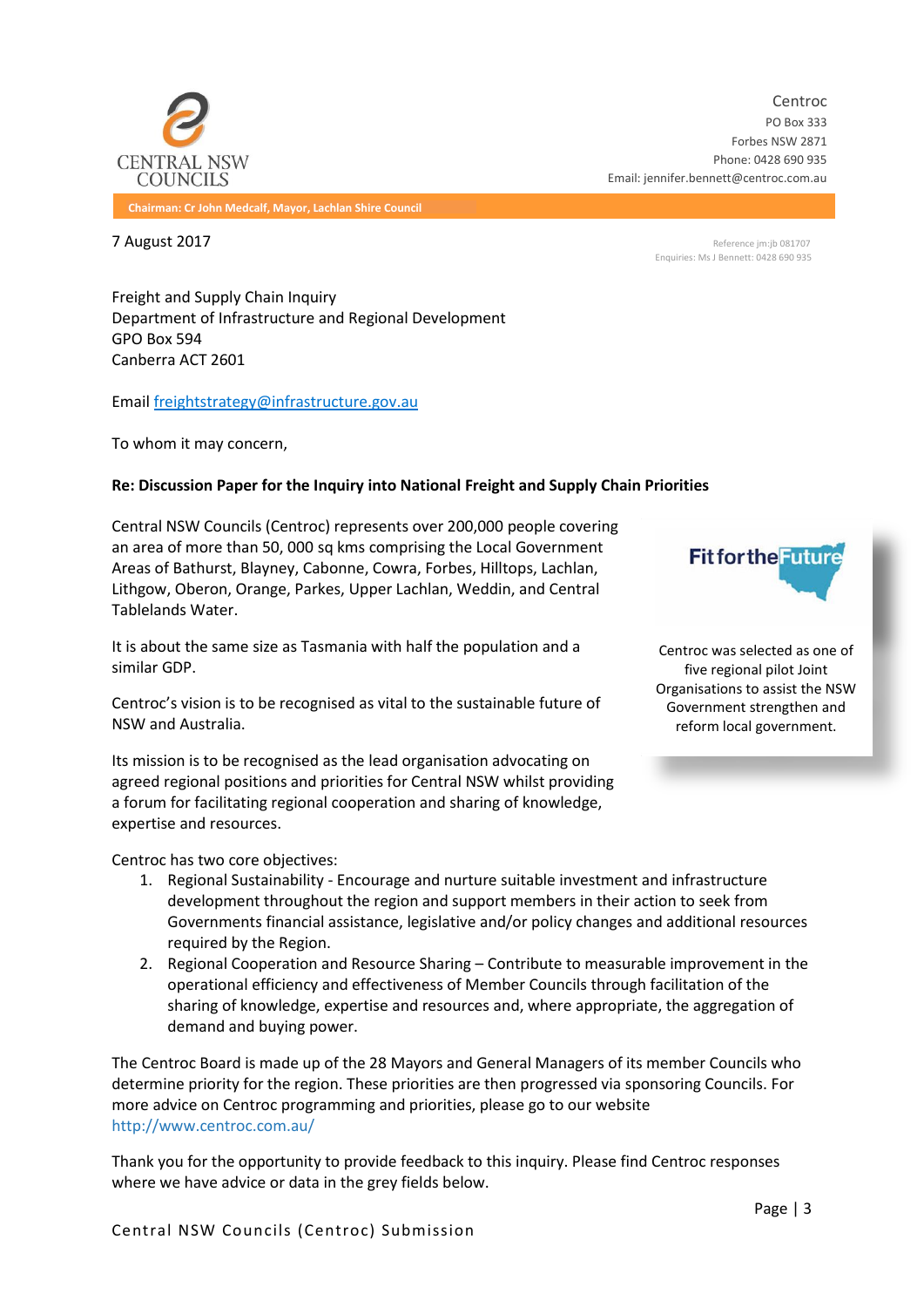**• Identify where they are in the supply chain (in terms of the system (i.e. import/export, intra/inter domestic or urban freight) and the specific commodity(s) being transported;**

**• Identify the priority issues, whether they be 'regulation', 'productivity', 'technology' or 'infrastructure'; and**

**• Identify the time horizon for each issue.**

Local Councils provide infrastructure and services to support the freight task. Where there are gaps in infrastructure and service provision either outside the network or outside our ability to redress, the region works collaboratively and advocates respective levels of government for support.

Working collaboratively with the National Heavy Vehicle Regulator, CSIRO, RMS and TfNSW this region is developing a clearer picture of the needs of the freight task. Included in this work is ranked prioritisation of transport infrastructure in this area (the Centroc Transport Infrastructure Matrix). This region would welcome an opportunity to demonstrate this work to the inquiry.

# **2.1 What is moving where, why and how?**

# **• What infrastructure is used in your supply chain and how well does it perform?**

This region uses road, rail and air. Noteworthy in this regard are:

- 1. The significant freight constraints into Sydney where the Bells Line/Outer Sydney Orbital Corridor has been identified by Infrastructure Australia in its July 2017 Corridor Protection report as the highest priority in the nation.
- 2. It is now easier to freight to the airport in the ACT than to Sydney for a significant proportion of the region.
- 3. NSW needs to undertake work to optimise Inland Rail.
- 4. The challenges for Local Government having responsibility for last mile. For example Lachlan Shire Council has the largest road network of an LGA in NSW delivering a substantive role in the agricultural freight task with a small, capped rate base.
- 5. 'Proximity' to a variety of ports where we supply a significant amount of mining and agricultural product. While we are proximal there are challenges of access through congested metropolitan areas and traversing the Great Dividing Range.

# **• What changes would you like to see to make your supply chain work better?**

Better data, better planning, better structural arrangement and more funding. This region is putting up its hand to be part of the development of ongoing solutions for the challenges in the nation's supply chain. We are a mature collaboration of Councils working closely with RDA Central West who work closely with industry. Together we give consideration to optimisation of supply chain particularly for the agricultural task. Planning for agriculture is a key priority for the NSW Government's Regional Plan for this area and there is an opportunity for a consolidated effort in this regard.

# **• What data gaps are you aware of in relation to Australia's freight and supply chains?**

A deep working knowledge of the agricultural freight task would be very useful. Also, we are seeing growth in farmers storing grain on property to better manage price, aggregation of farm leading to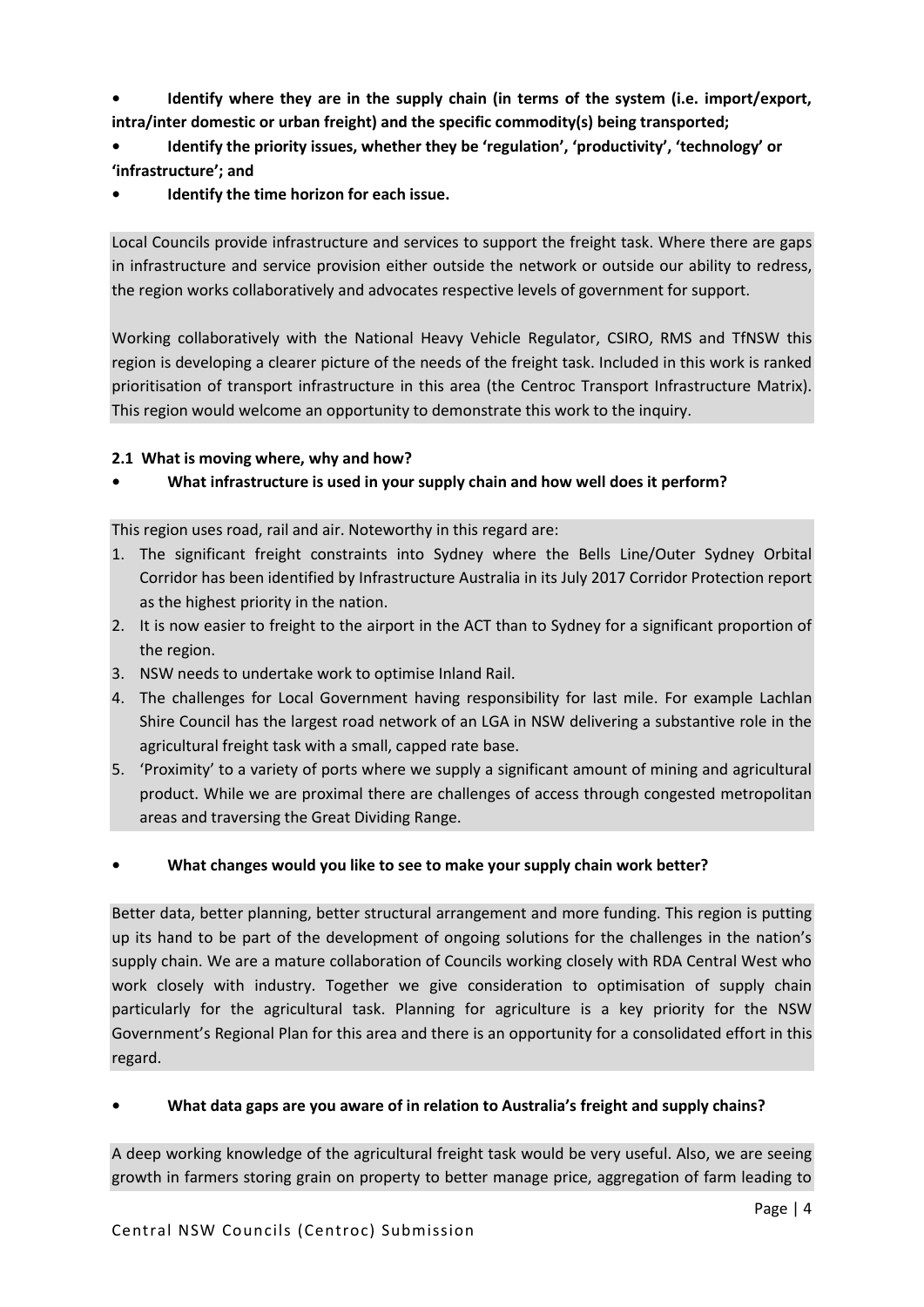the owner transport and paddock to plate activities. Some deep, locationally specific predictive advice on what the agricultural sector is doing and how we can best meet their needs would be useful.

# **2.2 Competitiveness in the Australian freight sector**

• In your view, is Australia's freight system internationally competitive?

No. Look at train haulage in Canada. When this region consults or undertakes strategic work on the freight task the costs to port in Australia are the biggest challenges. More detail can be provided.

- What are the key indicators which tell us this?
- How important is freight movement to your business competitiveness?
- Are regulatory factors affecting productivity for your business? How could this be improved?

There have been any number of red tape reviews at both the State and Federal level. Further detailed advice can be provided where submissions made by Centroc are at <http://www.centroc.com.au/submissions/>

## **3.1 Urban Growth Pressures**

• What are the key issues for freight in Australia's major cities?

Access into and around Sydney is critical to the freight task for this region.

• How can Australia's urban networks better prioritise passenger and freight services in the most effective manner possible?

#### TfNSW will have a great deal of information that can help here.

• How are our cities and supply chains being impacted by changing consumer behaviours such as online shopping?

Anecdotal feedback suggests that there is a downturn in commercial in some of our regional cities and towns.

What are the critical last mile issues you face in urban areas?

#### **3.2 Port Corridor Pressures - Protecting Land, Sea and Air Connections**

• Do you face, or expect in the future to face, problems moving your freight through Australian air, land or sea ports?

#### See advice above.

• How can Australia's maritime channels be appropriately maintained and able to accommodate bigger ships?

• How are other countries dealing with the landside implications related to distributing cargo from bigger ships?

#### **3.3 End-to-end supply chain integration and regulation**

• How effective is your supply chain at transitioning your freight between modes and across boundaries?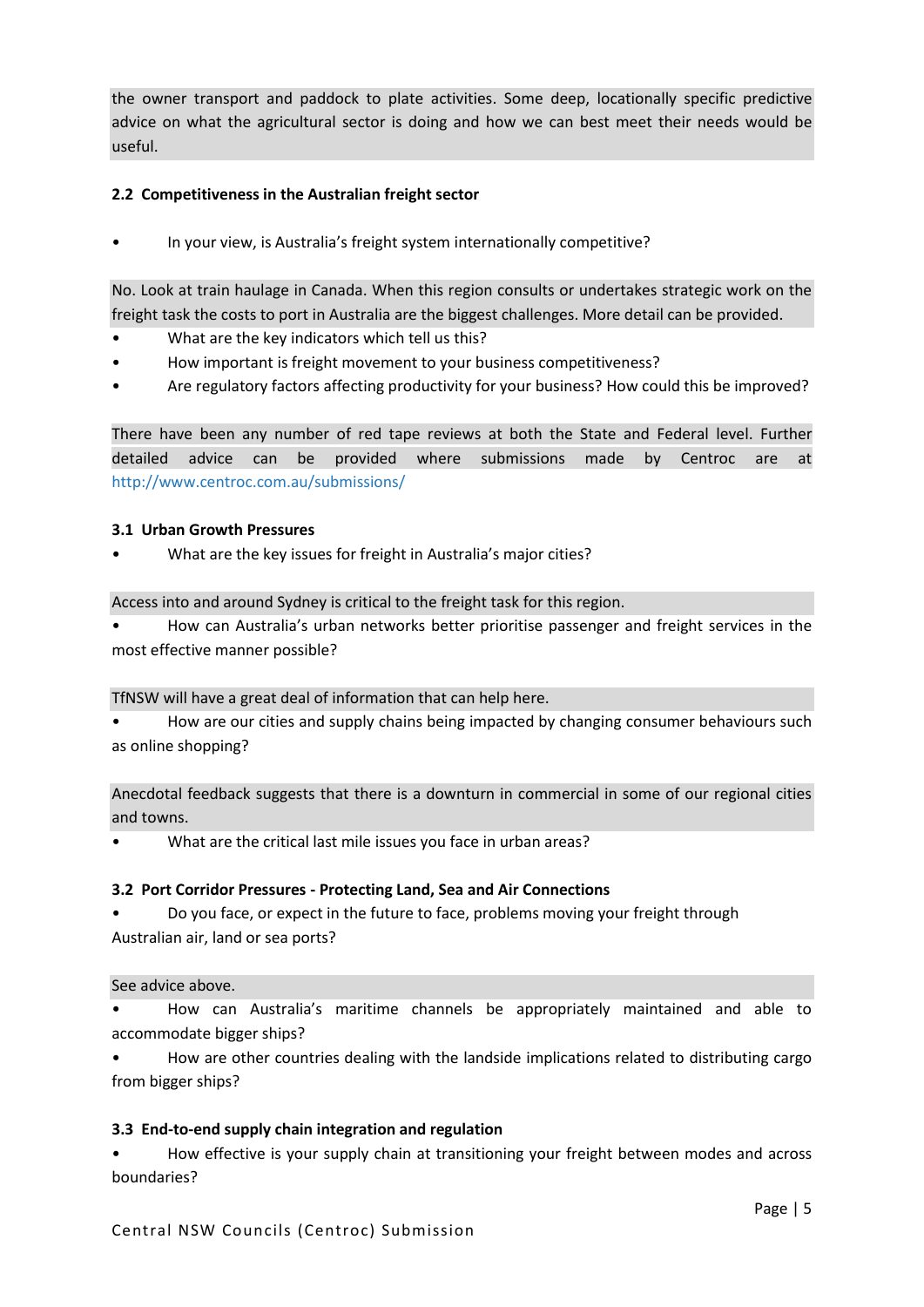- What regulations do you have to deal with in your supply chains?
- How could any of them be simplified?
- Are empty containers a problem for you?

Strategic work undertaken by RDA Central West as part of it work in [Value Adding to Agriculture](http://www.rdacentralwest.org.au/wp-content/uploads/2016/09/FINAL-Value-Adding-to-Agriculture.pdf) in [Central West NSW Report 2016](http://www.rdacentralwest.org.au/wp-content/uploads/2016/09/FINAL-Value-Adding-to-Agriculture.pdf) suggests that optimisation of truck transport loads could be undertaken.

# **3.4 The Air Freight Market**

The really interesting thing about airfreight is the investment by private operators which suggests that the government has an opportunity to invest now to bring the freight benefit forward in time. A challenge for our region is that airports were "gifted" to Councils in the 1990s. Rate capped Councils in NSW compete for State and Federal funding to optimise their role in the freight task.

There are also opportunities for concepts like the Inland Marketing Corporation to fly international freight out of regional locations. More detail on this can be provided on request.

• Are our airports appropriately integrated into surrounding freight networks?

• Are there any international examples of where airports are used more effectively in freight networks?

• Can Australia be making greater use of air freight?

#### **3.5 Changing Technology**

• What emerging technological trends do you think will impact on your supply chain?

Self driving vehicle technology, innovation in transport logistics enabling better sharing of load including backhaul and improvements in HPV.

• When are these impacts likely to be felt and how does Australia's freight infrastructure need to be adapted to make best use of likely changes?

Impacts should occur over the next 20 years. The challenge will be to ensure that regional areas can leverage them as needed, particularly last mile.

• Do you feel you can make use of the technology you need?

#### **4.1 Capacity Forecasting**

• Any data or insights you are willing to contribute to assist in capacity forecasting assessment would be appreciated

A significant amount of work has been undertaken in this region showing a near doubling of the freight task by 2034. 80% of this freight will go through Lithgow. This work indicates that there needs to be a mix of modality so effort needs to go into ensuring the road, rail and intermodal task. Please request more detail where [http://www.rdacentralwest.org.au/wp-content/uploads/2014/11/RDA-](http://www.rdacentralwest.org.au/wp-content/uploads/2014/11/RDA-Central-West-Freight-Study-Nov-2014.pdf)[Central-West-Freight-Study-Nov-2014.pdf](http://www.rdacentralwest.org.au/wp-content/uploads/2014/11/RDA-Central-West-Freight-Study-Nov-2014.pdf) provides a good background piece. Please bear in mind this work was done before the announcement of Inland Rail and it is recommended that an